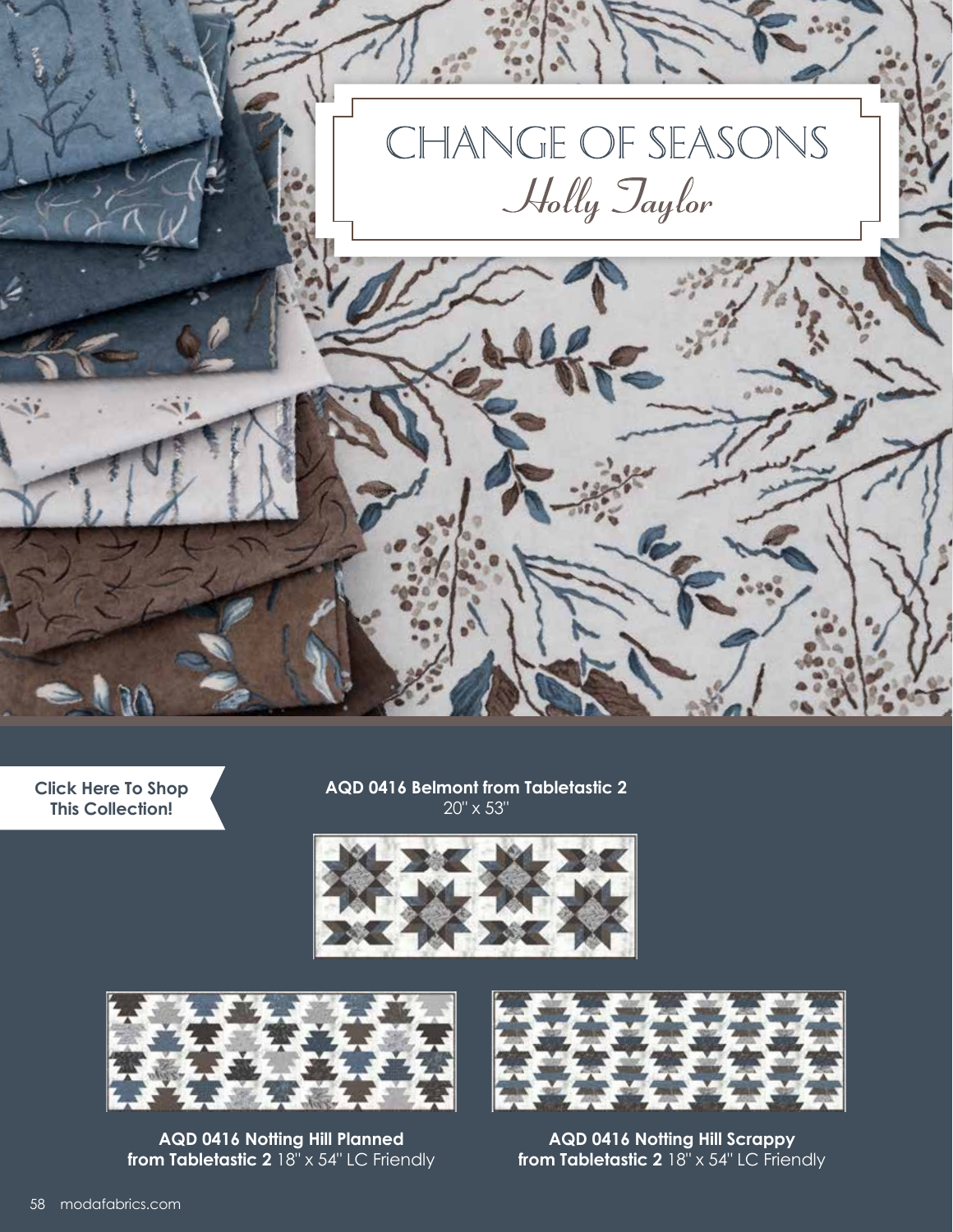Just as the colors of each season changes, this collection brings about a change to the Holly Taylor color palette. The nature elements we love are still there, but they're painted in cooler, more calming shades. There is magic in a Change of Seasons, and I am looking forward to making a quilt that marks a new beginning for me, my new home.

Eileen and Lynn

**OCTOBER DELIVERY** 



**AQD 0416 Park Royal from Tabletastic 2** 27" x 27" PP Friendly



**WS 38 Hamlet** 54" x 54"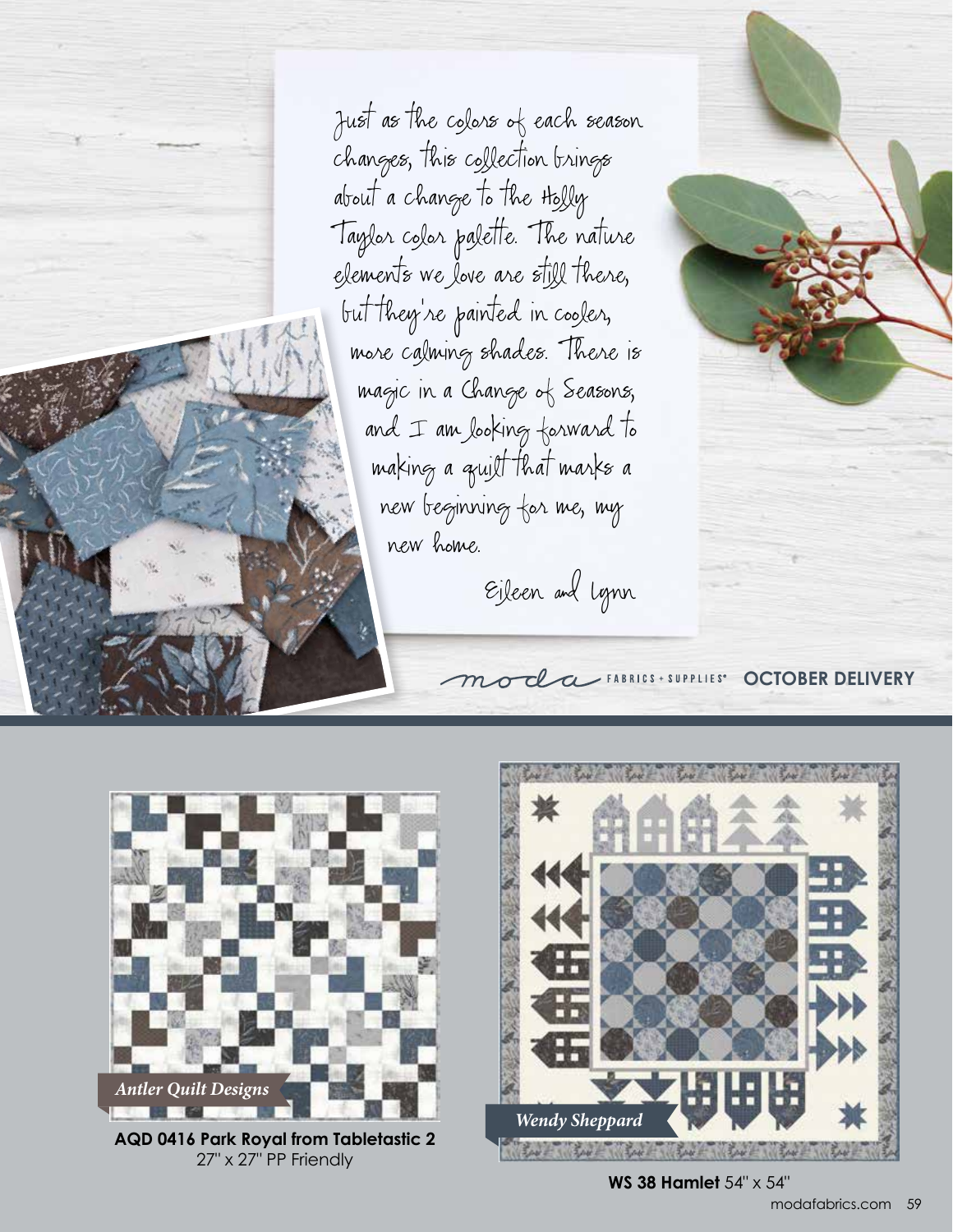## CHANGE OF SEASONS Holly Jaylor



mode HABRICS + SUPPLIES<sup>\*</sup> OCTOBER DELIVERY